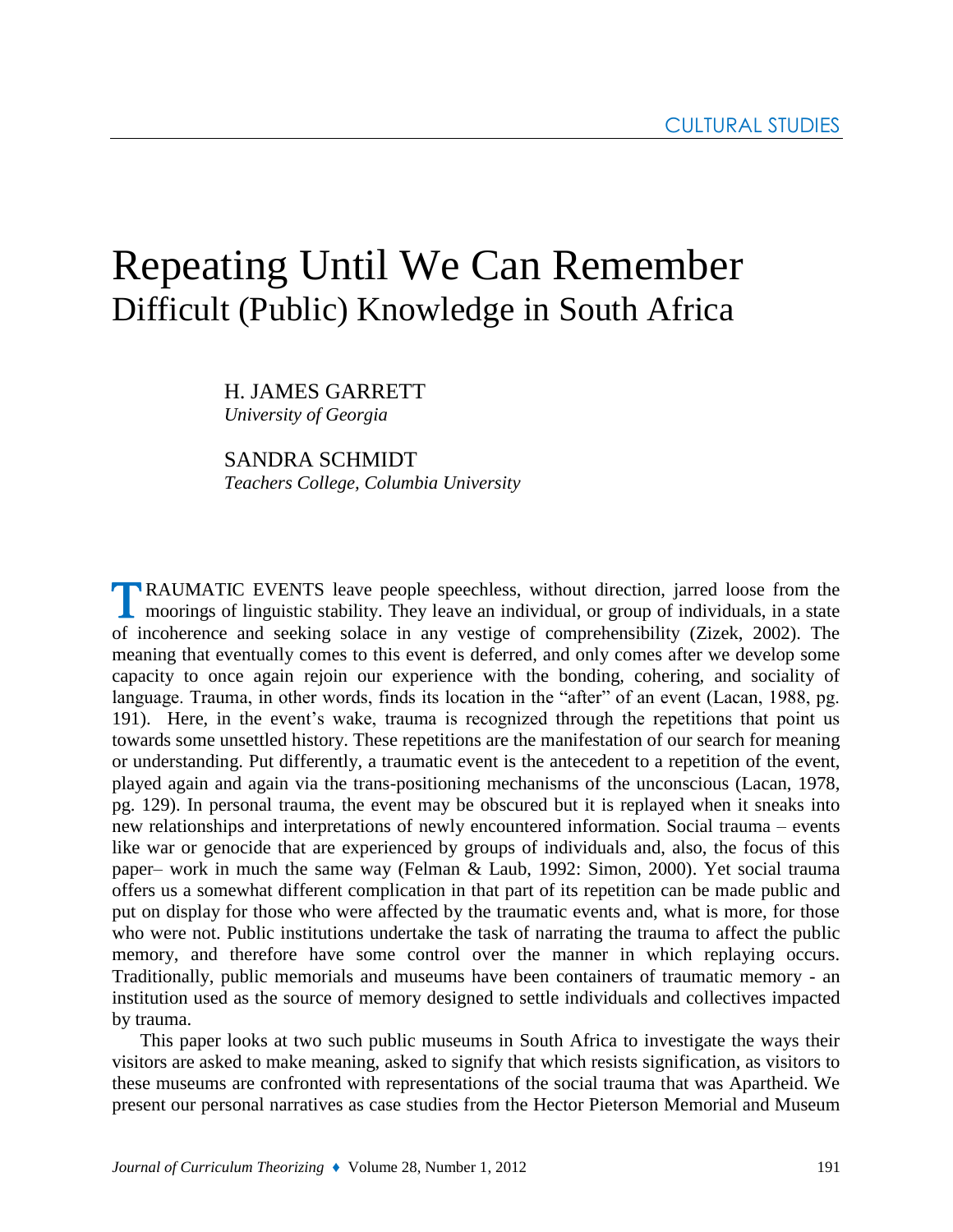and the Red Location Museum to examine how the visitor is confronted with the difficulty of bearing witness to, and confronting, the representations of experiences that are placed on display. The Red Location Museum is located near Port Elizabeth. This award-winning museum is built within the community whose revolutionary efforts are the content of the museum. The Hector Pieterson Memorial and Museum is built in Soweto, a township in Johannesburg, where Pieterson was killed during uprisings against apartheid and celebrates the extensive resistance in this community. Each museum represents a particular event in the struggle for a democratized state in a distinct manner. We see these museums as repetitions in the traumatic wake of Apartheid and as attempts at a "proper" remembrance.

We use the case examples to theorize what is at stake in learning from and through trauma by first mobilizing the idea of "difficult knowledge" (Britzman, 1998, 2000, 2003; Farley, 2009; Pitt & Britzman, 2003; Salvio, 2009. Then, we narrate our encounters with the two museums that serve as the exemplars for this paper in order to give the reader a sense of how these spaces were experienced by the authors. In theorizing these places, we move to refigure the temporality and potential meanings made from them by leaning on psychoanalytically informed theories of learning (Britzman; 2009; Casemore, 2008; Ellsworth, 1997: Matthews, 2009; Farley, 2009; Pinar, 2004; Pitt, 2003; Taubman, 2011). What we wish to highlight throughout the paper is that a certain disruptive, traumatic, force found in such museums can – but do not necessarily – produce new pedagogical possibilities beyond the teaching and learning about the particularities of the events and individuals being memorialized (in this case, Apartheid and the victims of Apartheid policy). Finally, we suggest that there are pedagogical possibilities inherent in learning about and from trauma that lie beyond the specific events and contexts of the trauma.

### **Difficult Knowledge**

Encountering representations of trauma is one moment of difficult knowledge. Pitt and Britzman (2003), working from the field of psychoanalytic theory, articulate difficult knowledge as signifying "both representations of social traumas in curriculum and the individual's encounter with them in pedagogy" (p. 379). Difficult knowledge is an individual's encounter (teacher, student, researcher, museum visitor) in a pedagogical setting with social traumas that undercuts, or counter-cuts, a previously held notion about the world, the way it works, or the way the individual fits into it. Experiences with difficult knowledge beckon an individual toward "playing out the uneasy negotiation between one's own experience of loss and another's account" (Salverson, 2000). It is a feedback loop of meaning making where our understanding of other people (regardless of subject position) and our own personal histories interfere with one another. In difficult knowledge, like traumatic events, there is a refusal of meaning in the moment; our signifying chains are disrupted and meaning is deferred, displaced, and transferred. In other words, the encounter does not rest within the chronological boundaries of a lesson, museum visit, film viewing. It is revisited, considered again, refuses to rest.

The potentially traumatic experience of learning about trauma is put away in our minds, outside of our awareness, to be dealt with in other ways at other times. How this refusal manifests itself is in individual reactions that allow the individual to "stay safe" and to regard himself or herself as intellectually stable. Britzman (1998) coined the term "difficult knowledge" during an elaboration on the pedagogical issues inherent in Anne Frank's diary. Britzman (1998) inaugurates the term in the following passage: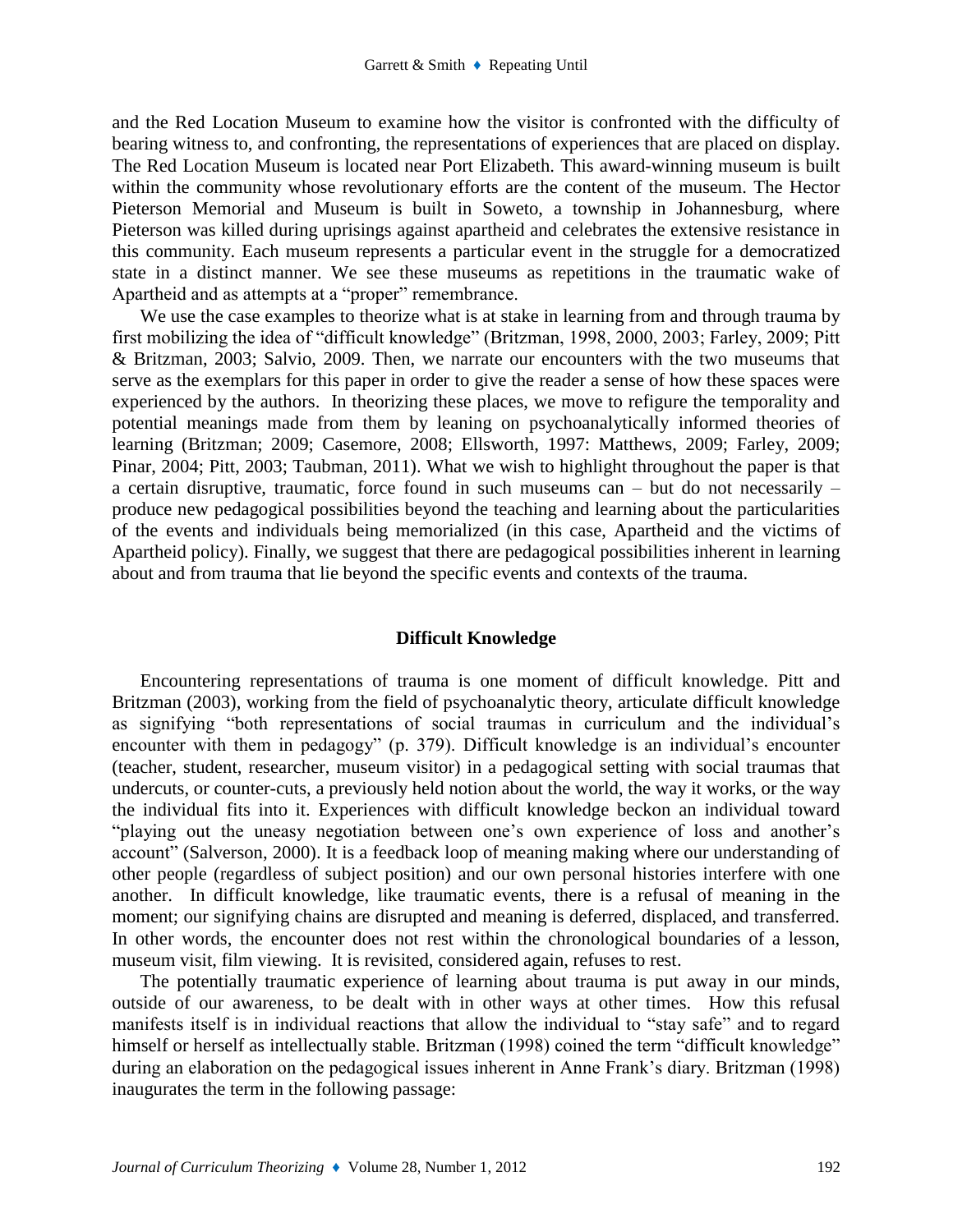The term of learning acknowledges that studying the experiences and the traumatic residuals of genocide, ethnic hatred, aggression, and forms of state-sanctioned –and hence legal – social violence requires educators to think carefully about their own theories of learning and how the stuff of such difficult knowledge becomes pedagogical (p. 117).

Here, Britzman warns of the potential hazards lying within the topography of difficult knowledge. She warns that teachers for whom these tragic human events comprise the curriculum ought to "think carefully" about their planning and instruction, their desires and fantasies of learning. The thoughts that accompany difficult knowledge can be conceptualized as constitutively distinct from the "normal" thoughts of anticipatory sets, structured classroom activity and assessment. The assumption here is that there is a cost incurred from learning about the pain and suffering of others. In this sense, the use of difficult knowledge rests on an ethical premise to acknowledge that these educational "lessons" were never meant to be educational – or at least in the ways we think of them as such. Britzman (1998) thus continues:

This exploration needs to do more than confront the difficulties of learning from another's painful encounter with victimization, aggression, and the desire to live on one's own terms. It also must be willing to risk approaching the internal conflicts which the learner brings to the learning. (p. 117)

Britzman makes the move from outside to inside, bridging the foci of examination between that of the war, the violation of human rights, the propagation of social violence and that of the internal struggles that are housed in the student and teacher. These are mutually constructed phenomena within the discourse of difficult knowledge - the social events that constitute the historical/social trauma and the affective consequences of learning from them through school curricula. In short, inquiry utilizing difficult knowledge as a construct, asks us: "What happens when that other war, the war within, meets the conflicts and aggressions enacted in the world outside" (p. 119)? Such a question resonates loudly against the walls of museums containing representation of violence and aggression and, indeed, is part of the provocation for this paper as we revisit our impressions of learning of the violent past of Apartheid.

# **Contextualizing the Inquiry**

South Africa serves as the sight of inquiry because of 1) its efforts to address its past trauma within its post-Apartheid present and 2) our personal experiences, our visits, to museums in South Africa. According to a simplistic, national narrative, democracy has prevailed and Apartheid has been defeated. In hoping to codify and ensure the dominance of that democratic narrative, South Africa memorializes its collective trauma and celebrates the heroic defeat of that system. By taking command of the narration, the government can utilize that past to orient people toward the need for cohesion and peacefulness in maintaining the new democracy. The narrative of trauma in South Africa focuses on the local heroes that defeated apartheid as well as sympathetic voices and actions of individuals, governments, and corporations around the globe who overwhelming concurred with the resistors about the genocide-like oppression in the country. One means of promoting this narrative and creating a certain collective memory of this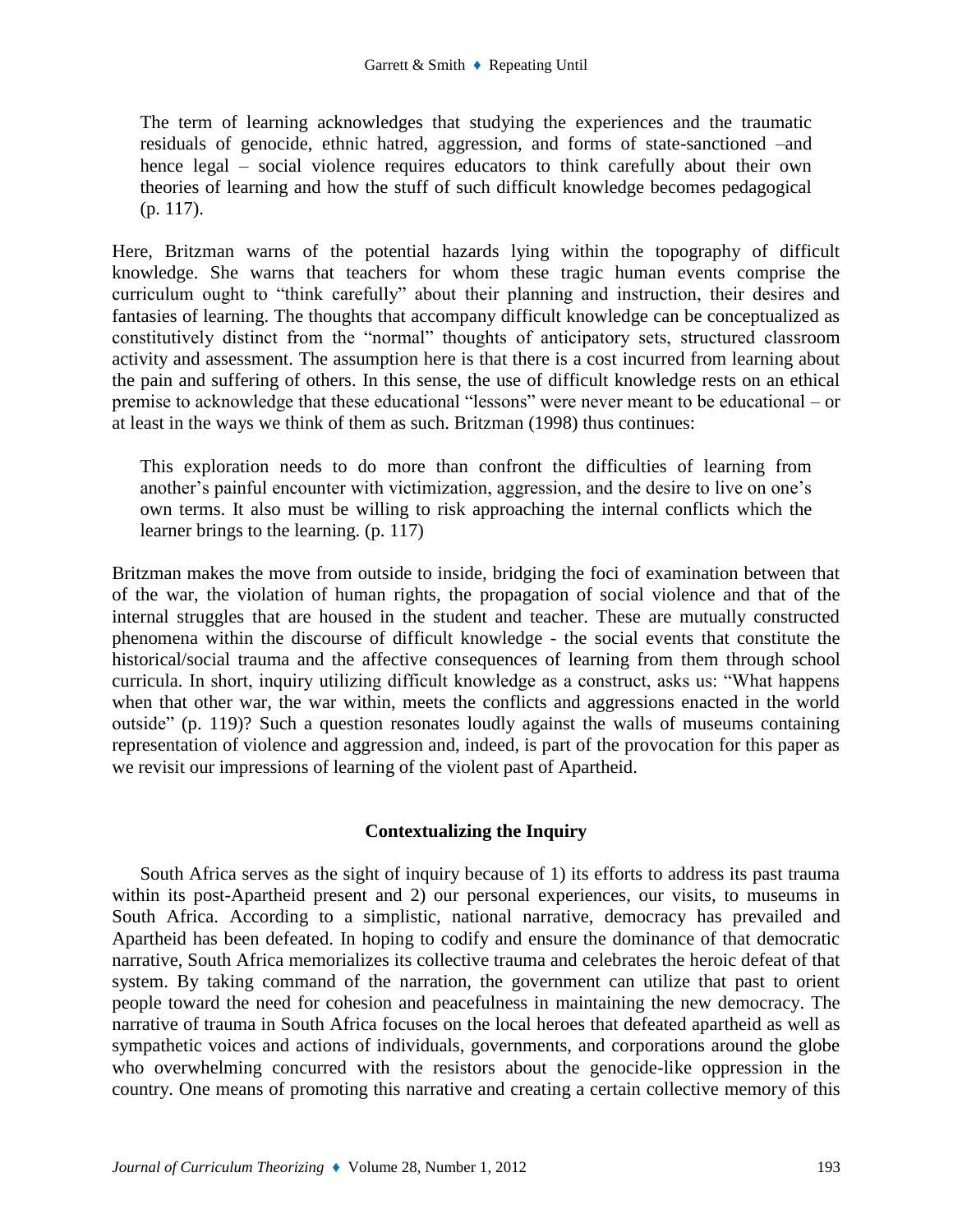past is through the design and development of national and local public museums. The country has invested millions of Rand in creating museums as educational spaces for insiders and outsiders, preservation of the past, a holder of the hope the future, and a space to engage and reshape communities (Jordan, 2008; Mandela, 1997; Meskell & Scheermeyer, 2008). These efforts within South Africa enable the country to attempt to narrate the past through its own lenses (Bhabha, 1994; Cesaire, 1972; Chakrabarty, 1995). As much as engaging with Apartheid serves as an example of as encounter with difficult knowledge and trauma, its focus here is also one of opportunity.

The authors of this paper were participants in a Fulbright Group Project Abroad in July 2007. The purpose of the trip was to study South Africa as a platform for disrupting the way in which World History teachers in the United States positioned Africa in their teaching. The content of the trip was designed to educate beyond what was immediately available in U.S. textbooks and media, but also to disrupt the notions of South Africa we brought with us. The trip included visits to universities, game parks, tourist destinations, and museums throughout the nation. Many of the museums we visited were traditional in their pedagogy – displaying artifacts and narratives in a coherent linear fashion. The museums we query in this paper, however, were disruptive pedagogical spaces and in some ways make problematic the idea of museums as collective containers of the Apartheid past that now defines the country in many ways.

In South Africa and elsewhere, the number of public museums and memorials dedicated to traumatic events are gaining in numbers, and, as such, in cultural significance. Their content appeals to a local audience who shared directly in the traumatic event, local residents who live the legacy of the trauma, and visitors from outside the direct lines of Apartheid who are engaged because of the global-ness at which even local social trauma is experienced. Each of these subjectivities would be productive of different reactions in their work of symbolizing their encounters with the difficult displays, depending on their notions of place (Casemore, 2008; Pinar, 2004), their positions of power or national affiliations. The visit to displays that memorialize significant social trauma is wrought with the expectation of an encounter with difficult knowledge (Williams, 2008). Museums like these are considered pedagogical spaces that attempt to facilitate a visitor's relationship with difficult knowledge. An issue that makes the relationship to such trauma difficult is that it requires the individual to know about the trauma without having a prior personal experience with it.

#### **Methodological Considerations**

The issue we are seeking to examine in this paper is how people make meaning from representations of traumatic experiences that are not their own and indeed to question what counts as a legitimate meaning to begin with. We wonder, most generally, what we might learn about pedagogy from the position of a museum visitor. Drawing from our (two white citizens from the U.S.) experiences in South Africa, we are specifically asking how the (mostly) white visitors who frequent the Red Location Museum and Hector Pieterson Memorial form a relationship to the exhibitions for the sake of understanding apartheid and racism. Put differently, we are asking about the degree to which public pedagogy, indeed public testimony, operates to solve (or resolve) collective histories marked by violence and wonder what such a resolution would even look like. Indeed, these are questions that are necessarily asked of most all pedagogical encounters, but in this paper we lean on the public nature of these museums and the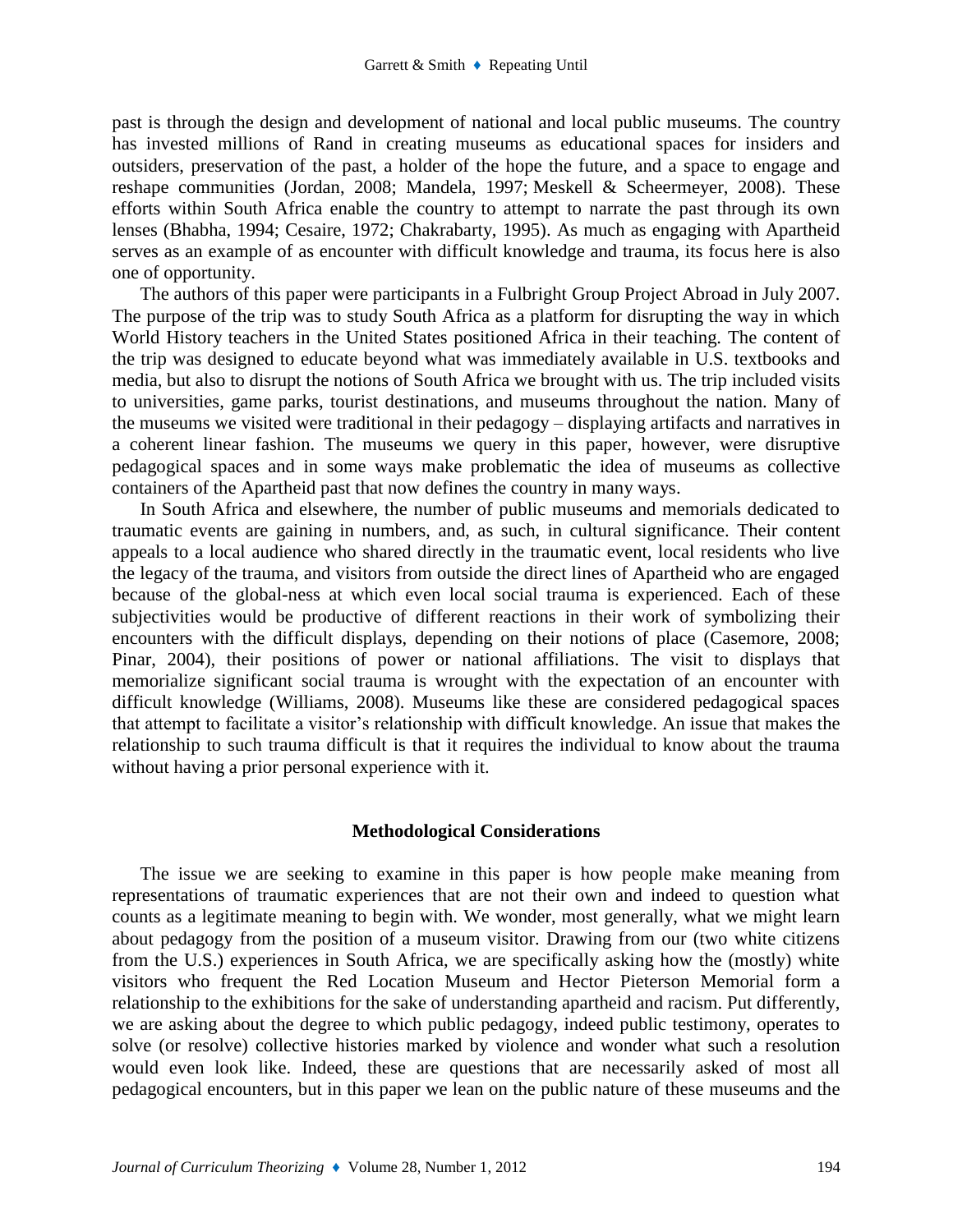narratives upon which they play in order to critically examine the possibilities and problematics therein. With these issues in mind, we wonder whether museums attending to difficult knowledge need to take into account the idea that ethical examination of museums "require[s] a self capable of wounding his or her own ego, the very boundaries that serve as a defense against pain" (Britzman, 2000, p. 47 ), and also how these boundaries are not only a function of the self, but are a function of socially constructed discourses that, as Lacan (2006) argues, speak us – rather that "us" speaking "them".

Following researchers (Ellsworth, 2005; Matthews, 2009; Trofanenko, 2006), who read museum spaces pedagogically, we respond to the Red Location Museum and the Hector Peterson Museum and Memorial interpretively, acknowledging the pedagogical structure of these spaces, and reflexively implicating our "selves" within those moments of pedagogical encounter. These museums are created not as mere holders of objects, but around the affective possibility of the space and exhibit. To conduct this investigation we offer first person narrations of the museums under consideration. First, Jim narrates his experience in the Red Location Museum before Sandra does so in the Hector Pieterson Memorial and Museum. We offer these kinds of narrations because of the recognition that our subjectivities will already imbue our readings of museum objects with personal, cultural, and historical investments. We "narrate" the museums in an effort to help the reader in an understanding of the spaces under consideration as well as implicate our own subjectivities as in many ways authoring those very same spaces. We understand and forward the idea that such authorship is contingent, a reaction to/within certain social contexts, and are forged in dialogic relations between self, architect, curator, and the third term of the unconscious (Handler, 1993; Trofanenko, 2006).

#### **Narrating the Museums**

#### **The Red Location Museum**

Located in Port Elizabeth within the Red Location Township, the Red Location Museum is a commemoration of the struggle to end apartheid in South Africa. This museum was designed by Neoro Wolf Architects and opened in the spring of 2006, immediately winning a prestigious award supported by The Architectural Review claiming, "the building works as both metaphor and object: deliberately unglamorous, this is an architectural tour de force" (Findley, 2006, p. 98). The museum is the first part of a five-part community project, the others having to do with learning places and recreational community centers.

The location of this museum is part of its pedagogy. It is located within the boundaries of a still functioning community borne out of Apartheid policy in which families live, work, play, and learn. In other words, I (Jim) was confronted with the lived realities of those still feeling the policies of apartheid, as this township is a direct result of them. All visitors are also made aware of the choice the community made to make such a museum, as opposed to putting money into housing or other community projects. To get to the Red Location Museum I had to actually be "in" the Red Location, a not insignificant point, especially when compared to museums in the United States that depict, for example, the Holocaust. One cannot be "in" the Holocaust despite being in the Holocaust Museum. Therefore, and as scholars of place would help us conceptualize, I was by nature involved in an embodied experience upon visiting this particular space (Casemore, 2008; Kincheloe & Pinar, 1991; Kitchens, 2009). With this awareness of presence in mind, I entered into the museum expecting, as a Westerner used to the object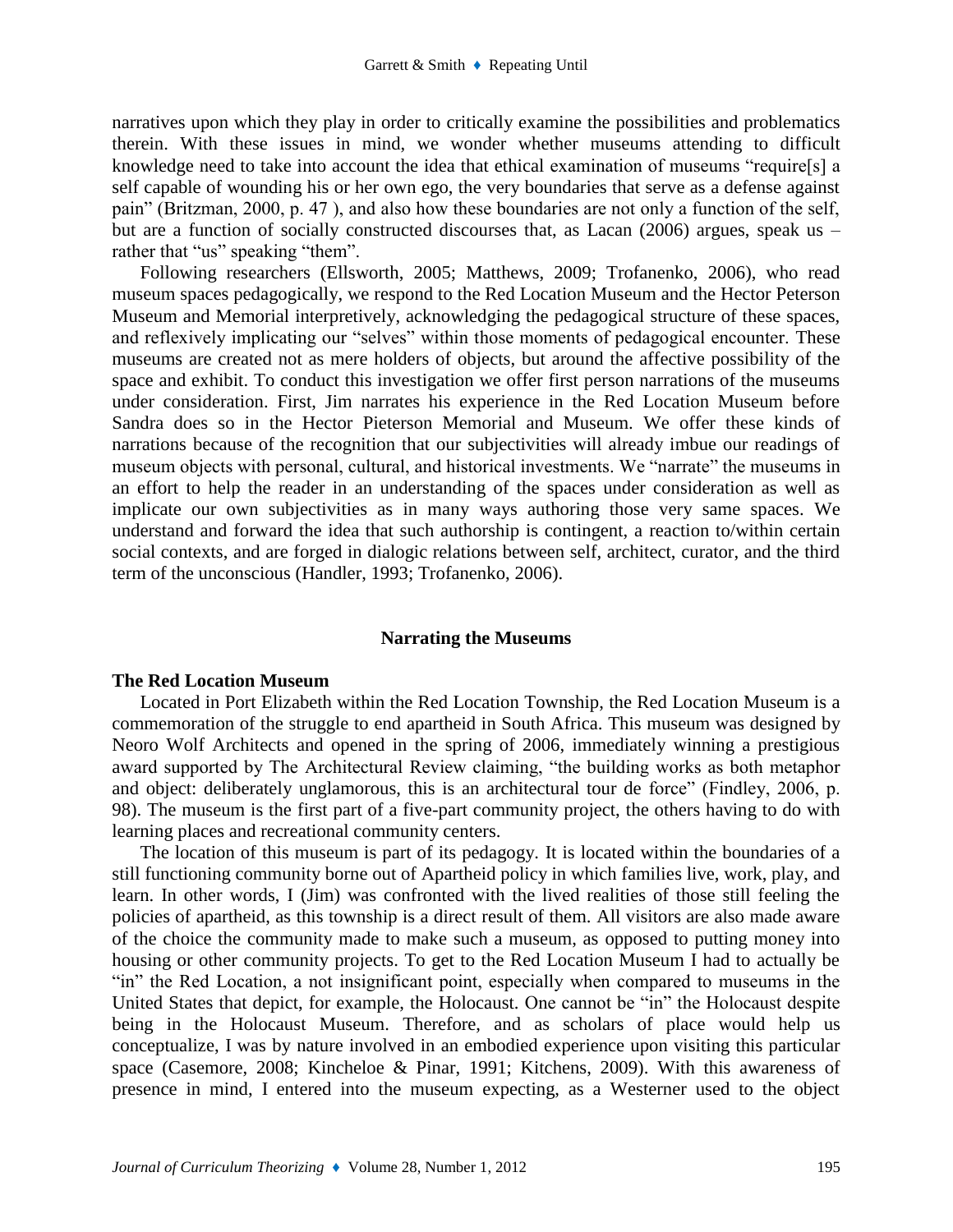presentations in museum exhibitions would, to see artifacts that would help me understand the historical events of Apartheid in a more coherent, more content rich way.

However, within the exhibit spaces of the museum, the pedagogical address (Ellsworth, 1997) did not provide me with a coherent or linear narrative about the Apartheid, the violence associated with it, the struggle to overcome it, or the move toward democracy. In fact, it provided me very little in the way of facts at all. The presence of empty space is jarring. To me, the museum is instead a place of troubling the very notion of knowing Apartheid, its history, and its experience in the first place. As Steenkamp (2006) notes of the Red Location Museum, "The function of the museum is to offer a space in which the present can be negotiated and the future be imagined through formal representations that deal with the complexities of the past as a rich and diverse lived experience" (p. 253). It is, indeed, a place of troubling the very idea of what it means to "know" someone else's experience – to know history at all. It is worth quoting the museum at length:

Visitors are not treated as consumers but active participants. The conventions of representing history as a single story are challenged through the design of the Museum spaces. The past is represented as a set of memories that are disconnected yet bound together by themes. The concept of the Memory Box is used to achieve these ends. These boxes are inspired by the boxes that migrant workers used to accommodate their prized possessions when separated from their families. These memory boxes were highly treasured. The Museum comprises a series of 12 unmarked, rusted boxes offering a set of different memories of struggle in South Africa. The boxes are housed in the main exhibition space and each box is 6 meter by 6 meter and twelve meters tall. The contents of the boxes are revealed only on entry - there is no sequence - the contents and themes of the boxes are juxtaposed - the experience in each box is a total one. The spaces between the boxes are spaces of reflection - what Huyssen calls the twilight of memory (Red Location Museum, 2006).

These "memory boxes" dominate the material space in the main exhibition hall. They are rusted corrugated metal and stand separate from one another in a strikingly large and otherwise empty space. While they represent the memory boxes that individuals would pack and take with them when displaced from their homes during the era of relocation, they also reminded me of homes comprising the Red Location township itself, standing on their ends, as the homes within the Red Location are made from the same materials. The museum curators extend the idea of "difficult knowing" in that one can only enter the memory boxes through a small entryway. Put differently, I could not see what I was "getting into" before I entered the memory boxes, perhaps paralleling and evoking the uncertainty and vulnerability one felt as a victim of Apartheid policies. No process invited me from one memory box to another, nor is there a suggestion as to how to experience – to reflect in – the "spaces of reflection" between them. There were neither arrows nor direction. In fact, these "spaces of reflection" are the only parts of the exhibit that can actually be seen from the floor of the museum space. I had to enter the memory box in order to become – literally and figuratively – in contact with the unlabelled objects that would traditionally be at the fore of the museum going experience. Here, though, they are contained, walled off, not captioned, bounded, and offered without narration. It was left to me to narrate.

The other presences in the main exhibit hall are seven 12 foot tall cement walls, standing in a row like gigantic dominoes, upon which biographies of local resistors rotate based upon the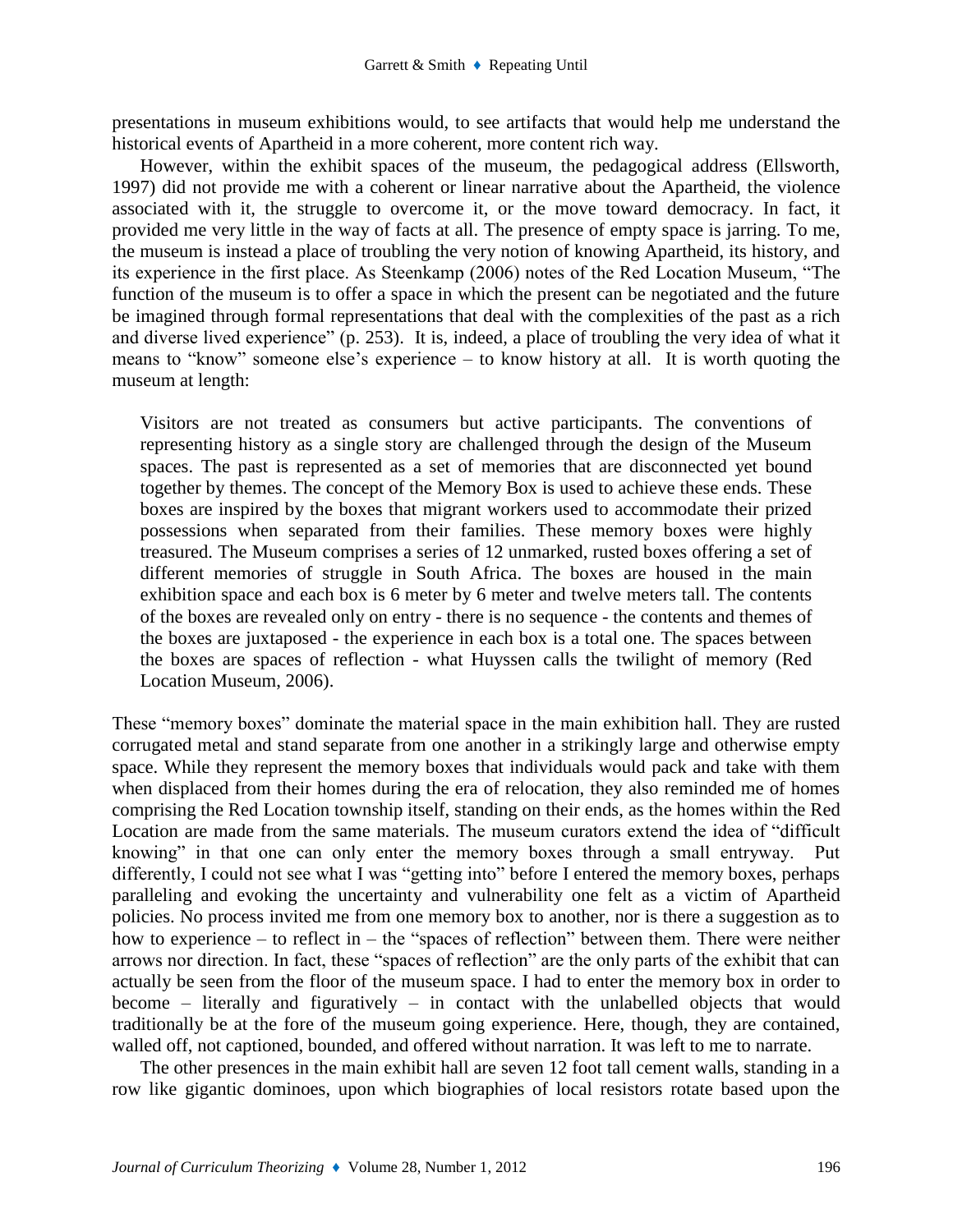wishes and consideration of the current community members. These walls were the first thing I saw upon my entry, draped cement with the faces and names of people whom I did not know, but who represented the struggle. Between the memory boxes and the cement structures, the main spaces of the exhibit hall diminished my physical body, putting me perhaps in a kind of context as at once "outside" of the story and only a small part of the context – as any individual would be.

Upon my visit to the Red Location Museum, my thoughts went directly to the pedagogical model offered in it, the use of space, the seemingly little "content" and exceedingly large amount of "thinking" that the space incited in me. The lack of content left me confused, but provoked me to think. In this sense, it was congruent with the idea of the museum designers to provide focus on the present and future. I thought about my time teaching high school social studies course. My memories became my present, and my experience of Apartheid became an experience of revisiting my own sense of purpose as an educator. I recognized the danger of this affective response in seeming to diminish the importance of the struggle, but I also wanted to take seriously the purpose of visioning different "presents" and "futures" out of my museum experience. I cannot change the history of Apartheid. The space of the museum was pedagogical in that it provoked me to address myself.

As I gazed upon the memory boxes from the outside, my feelings were that, as an educator, I should aim for just such a pedagogy. After all, I thought, isn't this learning? Don't we move through the "memory boxes" of each class period, the spaces in between offering the real connections, the ones that matter in our lives? Couldn't we, then, make curricula that mirrored this museum's design, as it is to disrupt and provoke? Even the danger that seems to be lurking in such a pedagogy – that unless presented with direct information that some visitors may leave with nothing – seems similar to the consequences of our most common pedagogical tendencies of the lecture, the worksheet, the standardized exam. My body was "in" apartheid but "of" something altogether different, a space of possibility and production of ideas that might help alleviate the chances of such atrocities from taking place in other places and in other times.

This is to say that I did not think too much about the apartheid struggle while in the Red Location Museum. I did speak with the community members who were leaders of the antiapartheid struggle. I was moved by their stories to think about my own family, and my own political and moral commitments. I was moved to consider how I act in light of my convictions, to reflect upon and justify my actions in past and future situations. In these ways the Red Location Museum allowed me to attend to difficult knowledge in ways that disrupted –in productive ways – my sensibilities about museums, pedagogy, and the relevance of learning about Apartheid in the first place.

### **The Hector Pieterson Museum and Memorial**

The Hector Pieterson Museum and Memorial rests within the boundaries of Soweto. The museum, built at the site of riots in Soweto, is a celebration of how this community came together to overcome Apartheid. Soweto was an impoverished township adjacent to Johannesburg during the Apartheid era that became an important site of rebellion against oppression. Today tourists who want to view a township take organized tours through Soweto that highlight points of resistance like the site of the museum as well as the homes of famous leaders like Nelson Mandela and Desmond Tutu. As a visitor to the museum, I (Sandra) was a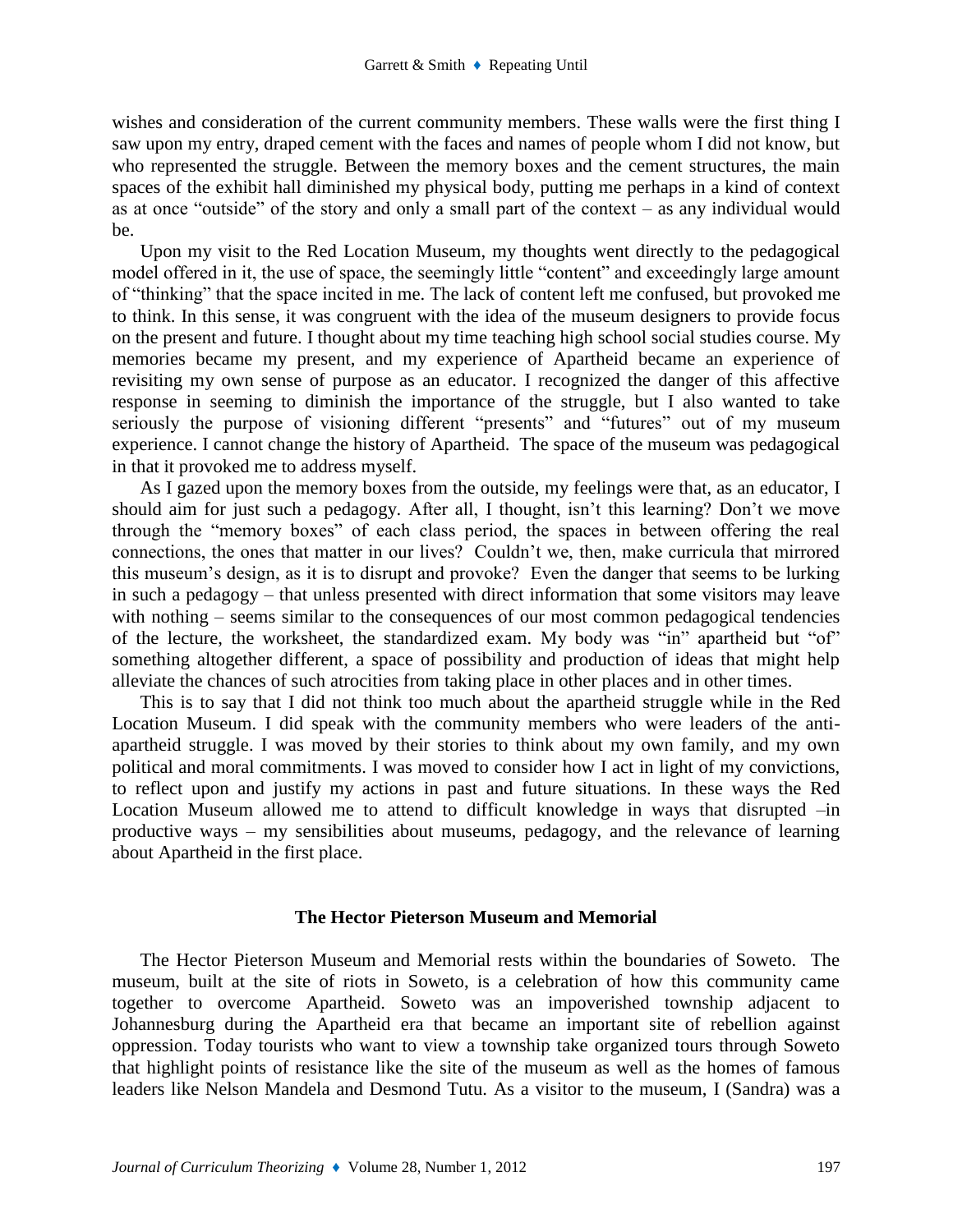voyeur into the community. Although the community is fairly disengaged from the memorial, I could forget the community around it. Windows, narrow – horizontal or vertical depending on location – and at various heights, provide intentional views of the township. The landscape shifts from a parking lot of visitors' buses to the hospital where injured students were taken to the red roofed houses that comprise the township today. Between the roofs, I caught glimpses into the streets and the yards – into the lives – of the residents of Soweto, a place more "developed" and safe (after all tourists can visit) today. Turning away from the windows is different view. The Soweto inside the museum is the holder of tragedy, the location of my encounter with difficult knowledge. Or was it the other way around?

The Hector Pieterson Museum uses the uprising by school children in Soweto, during which Hector Pieterson was killed, as a site for showing the atrocities of the era, as a springboard to celebrate Soweto's role in overcoming those atrocities. The photograph of a mortally wounded Hector Pieterson being carried by an older Soweto youth, accompanied by a terrified sibling, is famous for its evocation of the student uprisings, the terror of oppression, and the violence of Apartheid. The museum celebrates the heroics of the youth who gave their life to fight against this oppressive past:

The Hector Pieterson Museum is dedicated to the 1976 Soweto Uprising. It brought immense pride to me as an African for here were Africans who refused to be victims and challenged the repressive order of things. For here is a country that has gone through so much more than Kenya ever has, but has stood up to those difficulties against tremendous odds, and come out on top (The Nation, 2005).

The events memorialized in the museum are a peaceful march by youth to protest the language of the textbooks they could not read and the years of resistance and uprisings that followed. The youth—their innocence, their conviction, their place at the start of life– garnered my sympathy for the bloodbath (the clash between the unarmed children and the armed military) that followed. The children lost and yet won. Their conviction and willingness to act is what positioned Soweto to be described as one of the most important sites of resistance to apartheid. The somber tone for remembering is set in the outdoors. Before I could pass into the museum, I passed through a memorial – a fountain with quotes and markers depicting lost lives, as well as a line imbedded into the cement marking the path of the student protest march.

The entryway into the museum floor-to-ceiling photographs of children resisting took me from celebrating lost lives to what I took as an understanding the trauma in those lives. The collection of pictures – at first glance a continuous scene, but on further examination a set of pictures from many marches – contain life-sized pictures of youth running towards us, fear spread across their face in some moments, conviction in others. How could I not be brought into their world – either to rescue the injured, protect the fleeing, or join the marching? I was torn – is this memory or reality? Here, the cycle of question began. I was now entrenched in the space of difficult knowledge. It was swarming around me. Uncertain, I looked to the remainder of the space as one that might help me understand the images I had just experienced.

The remainder of the museum offers understanding while continuing to disrupt. There are rich, informational displays laid out chronologically and thematically. If viewed from above, the path that I took through the museum is an upward spiral guiding one from exhibit to exhibit. The exhibits are not calming. They do not me in ways I might have hoped. The process of disruption continues as we walk the intended path. There are many disrupters. Some exhibits are artifacts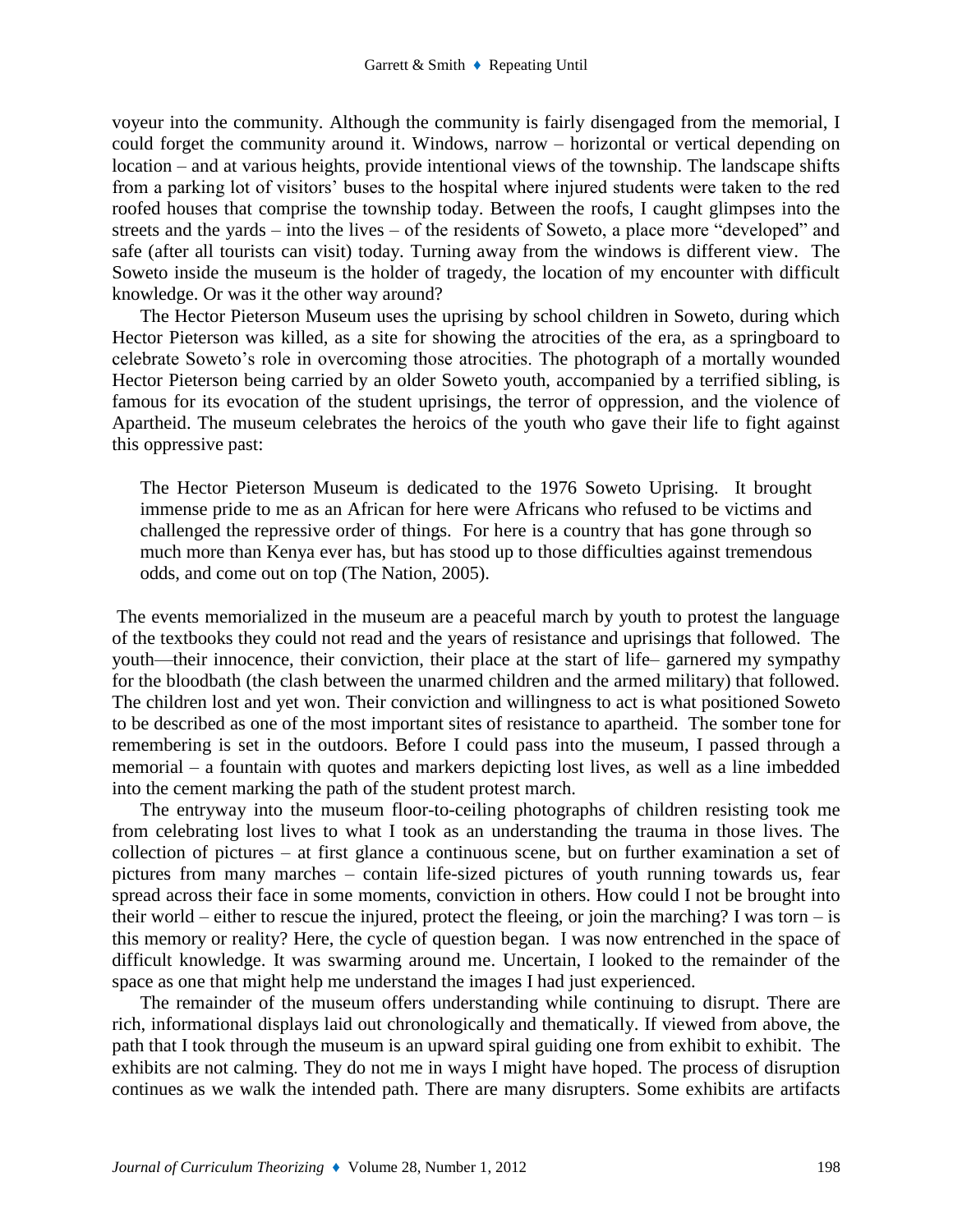that placed me alongside a visual history of the experience and the policies. There are classroom desks and books that mark the conditions and languages against which students were protesting. Timelines share the specifics of the policy changes in the education of students in Soweto. There are notes of leaders and recollections of events.

Other exhibits displaced me and the meanings I held. For example, after the floor-to-ceiling photos is an exhibit of two video screens depicting Apartheid policies and resistance to them. The videos silently depict the signing of documents and the organizing of protests, the meetings of Whites and the meetings of Blacks. Their meaning is articulated in the flow of words across the bottom of the screen. This appears to be a continuous flow of words from one screen to the next with words holding the two experiences together and explaining their intersection. I thought that I had found relief in the curators' apparent willingness to tell me how to conceptualize the images. But in the effort to read both screens, I was quickly aware that the two screens contain different captions. They refer only to their own images and are not chronologically side-by-side. The presumed linearity or direct cause and effect that would have helped me understand the situation do not exist. There is no correct sequence, no immediate back and forth to explain the actions of each side. While clearly historically there are certain impactful events, they refuse to reduce it to merely such an understanding.

Like the Red Location Museum, this one is prepared for the active viewer it demands. There are places to take a break and step back. There is a bench near the schoolroom, a chance to sit down during the intensity of the museum. There are a few windows that look outside to peaceful greenery, a symbol of what the battles in the museum have created for the present. At the top of the museum is a classroom, but I had to wind my way through the entirety of the museum before reaching the communal location. The auditorium is conducive to lectures, but comfortable enough for people to sit and talk. This is a chance for coming together, for debriefing the experience, and making collective sense of the experience.

This trip was not my first encounter with South Africa and Apartheid. I had been to Johannesburg but always resisted organized tours, not because of the emotions they might evoke but to avoid a promulgation of gawking tourists. I preferred, during my experiences in South Africa, to interact with people in coffee shops, clubs, on public transport, to examine the past and present through the lives of those struggling to make sense of the "new" South Africa. I had traveled with "friends" to their homes in townships in Umtata and Cape Town, but this was the first venture into a township. I came expecting and wanting whatever experience the museum had to offer. I wanted to be wrong about its role in the tourist circuit. I entered thinking more about the site of learning, having already spent three weeks being awed by the pedagogical possibilities and imaginations of South Africa's museum, than an historical marker.

The disruptions in the museum and the pauses I took in the museum, the pained expressions in photos and the etchings of children on their desks, all observations that left me ponder the experience and lives of South African. I tried to feel their pain and understand what it was like to feel injustice and to be strong enough to resist and fight for one's rights. But the disruptions and pauses displaced me. I was in South Africa but remembering the systems of racism in my home, past and present. I considered Apartheid outside of South Africa, a system that developed because of a racist ideology ascribed in landscapes across the continent, indeed across the globe. Although racism is a global oppression, there are few civil rights memorials and even fewer slavery museums in my country or elsewhere in the world. I moved between there and beyond in encountering difficult knowledge. I had to confront the world beyond South Africa to settle this experience.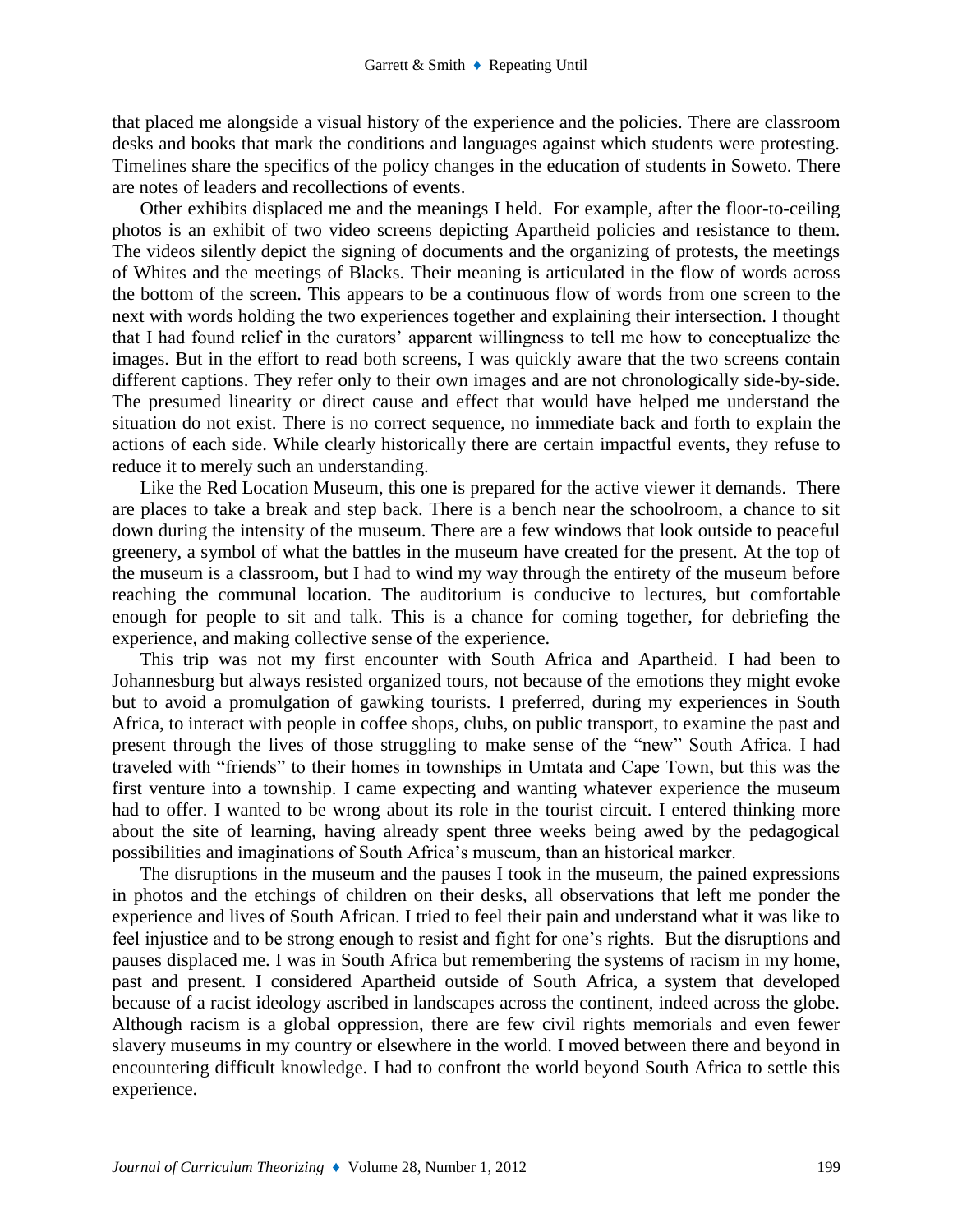# **Difficult (Public) Knowledge**

This section of the paper joins the idea of "difficult knowledge" with our experiences in, and readings of, the Red Location and Hector Pieterson Museums. We consider difficult knowledge to be one trace (among many) left by social trauma, a trace that is felt/found in pedagogical relations to an as-of-yet unresolved social/historical problematic. We do not deny the number of ways that social and historical violence and trauma continue after the conclusion of the event: families, individuals, communities, and institutions all are caught in its wake. But, for us, difficult knowledge is given its weight when these traumatic histories are presented with the intent to educate those who were not directly involved in the specific events represented. We can never really be learning about the Other except through an articulation of our own traumatic, reconstituted, memories. To illustrate this point we note Zizek's (2002) discussion of US citizens' reactions to 9/11, as he notices the problematic that "every feature attributed to the Other is already present at the heart of the USA" (p. 43). What Zizek teaches us is that issues of intolerance, violence, and indeed terrorism are located simultaneously within ourselves (historically, culturally, socially) and outside in the Other. Similarly when white U.S. citizens enter the apartheid museums in South Africa, that which they are likely to confront and unproblematically understand are problems of race, violence, segregation and gross injustices sustained by elected government, a theme that resonates at the heart of the U.S., South Africa and the world.

# **The Difficulty of Destabilizing Pedagogy**

The Hector Pieterson Museum and Red Location Museum are in a genre of museums designed to disrupt and destabilize, as these do (to greater and lesser extents) are incredibly challenged from their inception to meet their goals. There are barriers. As thoughtful as the architects and curators are, and as purposeful as the museum design might be, they are working within (and against) some heavily entrenched notions on the part of museum visitors. One barrier that museums designed in this way *en*counter is they *are* counter to the dominant narrative for how the world works– including notions of what counts as a good or bad museum (or textbook, test, course, lecture, etc.). The dominant narrative of a museum belongs within a constellation of signifiers that structure particular understandings that reinforce existing relationships of individuals to power, privilege, and knowledge, what Lacan (1978) references as the Big Other, or the Master's Discourse. To put it simply, a dominant discourse of museums structures the visitor's demand for a coherent, linear history, the kind the places objects and experiences on display behind glass (Bennett, 1995; Lavine & Karp, 1991; Willinsky, 1998). The narrative, or course, extends beyond school and museum and into the apparatus of global free market ideology – what Zizek (2009) considers the most privileged discourse – the Master's Discourse – of our time. Further complicating these museums is that they serve as both museum and memorial. This is not a museum of culture or science in which the expectation is of distance between the viewer and display. The viewer to a memorial expects to be moved and touched by the experience and in designing it as both memorial and museum, the curator extends such an invitation. It is a certain kind of history, one critiqued by post-colonial writers, which keeps the trauma of events confined to the chronology of a time-line allowing a visitor to say that the problems of apartheid are over, which keeps the trauma attached to and in definition of a nation (Bhabha, 1994; Cesaire, 1972; Chakrabarty, 1995, Duara, 1995). But our narrations demonstrate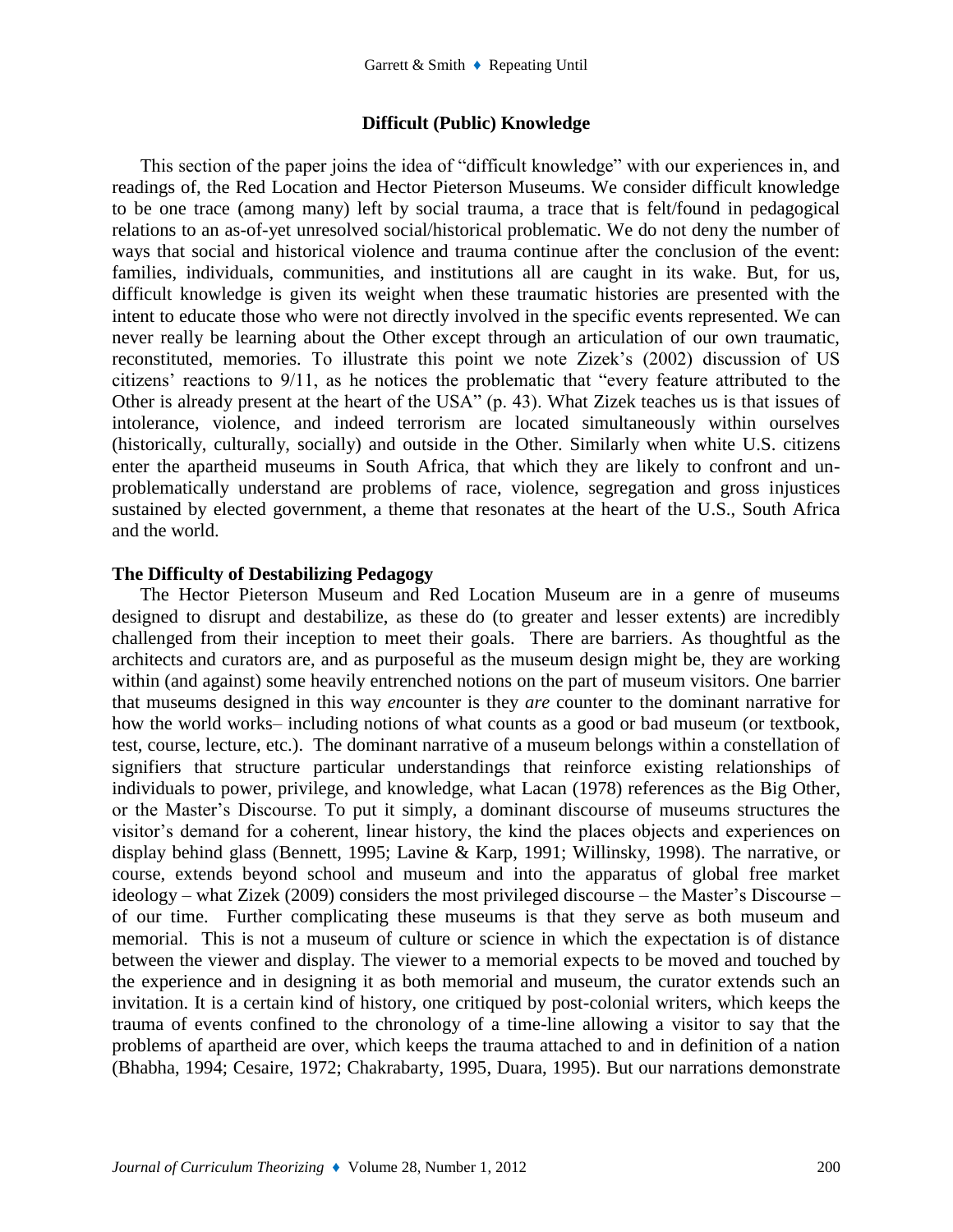that while Apartheid as a structured policy is over, its representations bring the leftovers of it into the historical, personal, and pedagogical present.

Difficult knowledge foregrounds the high stakes learning that comes from an engagement with "traumatic residuals" of genocide, war, and mass violence. In other words, difficult knowledge is an engagement with these "residuals" that are left in the wake of history as they are engaged in pedagogical settings. The construct of difficult knowledge helps bring into focus the idea that history is unsettled, that events from the past continue to circulate and influence the present. This does not parrot the phrase that "in order to know the present you must understand the past". Instead, it puts the focus on what such learning does to the individual who encounters the past, how the wounds of others come to have meaning within the memories of wounds to the self. The question is not just whether we offer public remembrance of a social trauma via museum or curriculum. Rather, as Zizek (2002) elaborates:

The true choice apropos of historical trauma is not the one between remembering or forgetting them: traumas we are not ready or able to remember haunt us all the more forcefully. We should therefore accept the paradox that, in order to really forget an event, we must first summon up the strength to remember it properly. (p. 22)

In light of Zizek's claim, these museums could be seen as attempts at "remembering properly". The trouble, of course, is that no one can determine one certain proper remembering of such tragic, dehumanizing, and systematic forms of violence. Remembering cannot be disentangled from previous, present, and future experiences, interactions, and ways of thinking and being. In the South African context, the Apartheid exhibits are both embedded within and pose a threat to the colonial narrative (Cesaire, 1972; wa Thiong'o, 1986). The decisions of the curators of these museums in South Africa recognize, in attending to the challenges of proper remembering, require input from the viewer in the dialogic creation of meaning. Both museums challenge the pedagogies of space and location as they help viewers make sense of and remember a collective atrocity in particular and intentional ways, often in ways that resist sense making altogether. The intent is explicitly to be disruptive rather than coherent. The impact of the pedagogy of the museums rests in materials and presentation that are themselves disruptive. Rather than labels that offer meaning, the visitor is left without specific narratives and provided artifacts (the memory boxes) or video, audio, and pictorial images to piece together and make sense of both an isolated event and that event's play in a much larger system. Although the content is largely of the resistance and strength, the artifacts that explain the resistance provide a rich understanding of the era without being a museum of Apartheid. To encourage viewers to step in and out of the exhibits in order to finally make meaning, both museums contain spaces for contemplation. This design specifically recognizes the role of personal meaning-making in the encounter with traumatic moments. Finally, the museums claim that this proper remembrance means confronting the real places of the trauma. The museums are both situated in a community that is centered in the museum. While a visitor can certainly see the community outside the museum, the windows in the Hector Pieterson Museum and the corrugated metal memory boxes mean that the community is constantly in front of the viewer. One must remember that there are real communities and real people immediately in and around the museum whose present is shaped by this past. It seems that in these cases, remembering properly means participating in the collective memories of these communities in order to understand the context that adjoins the museums. Further, it means a focus on connections to the present of the viewer's subjectivity.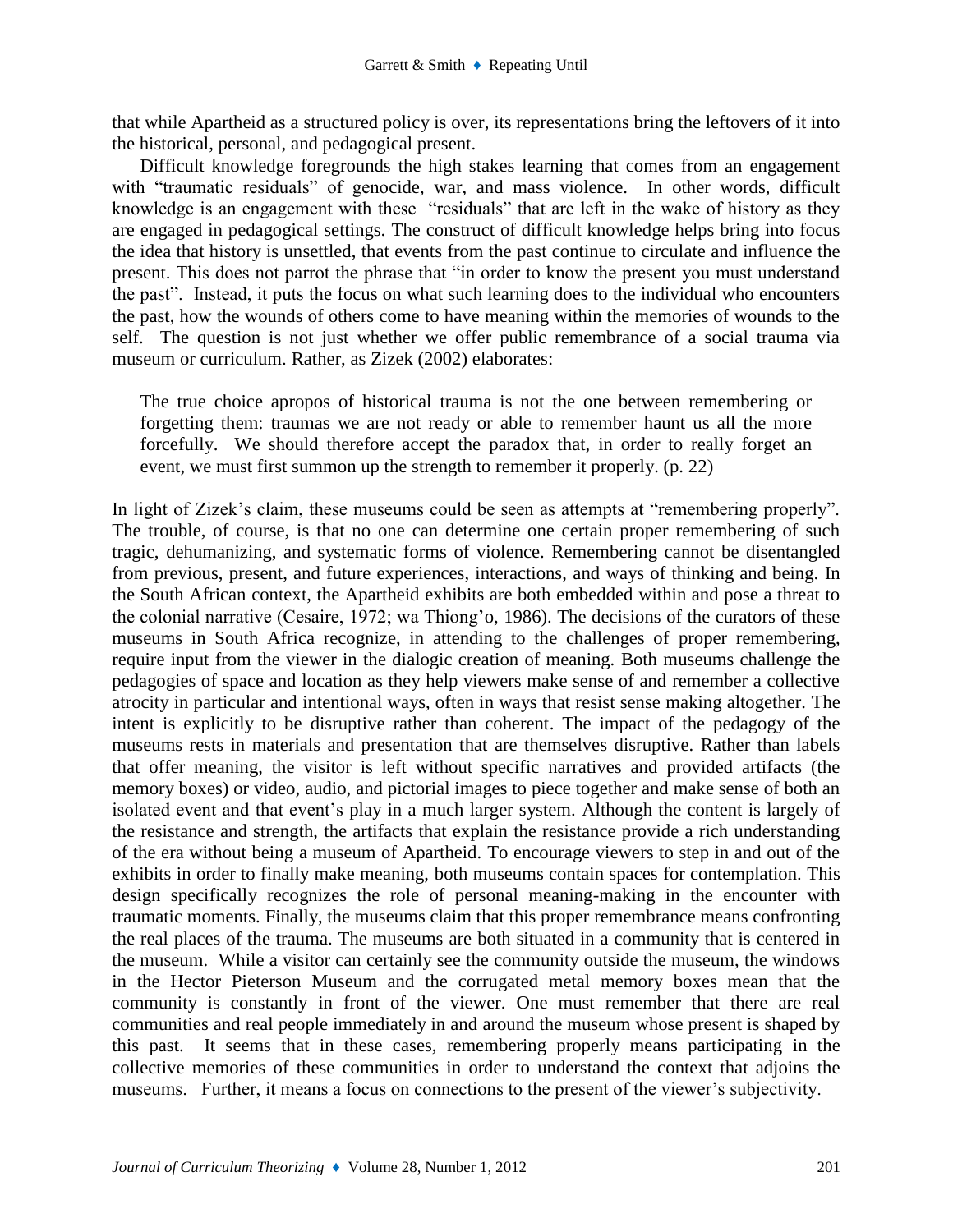#### **Refusing Narrative Closure**

The intent of such a "proper" remembrance seems to be one that leaves the narrative open, refusing "narrative closure" (Ellsworth, 2005), that in leaving the museum is an ellipses rather than period. The "cure", or the resolution of a proper remembrance of the social/historical traumas represented in difficult knowledge would lead an individual not to some settling of the past (which is an impossible feat), but instead, as Britzman (2000) suggests:

To make … new meanings in their own lives; to become attentive to profound suffering and social aggression in their own time; to begin to understand the structures that sustain aggression and hatred; and to consider how the very question of vulnerability, despair, and profound loss must become central to our own conceptualizations of who we each are … to invoke interest in the work of becoming an ethical subject. (p. 47)

The impact, the reason we encounter difficult knowledge is not to be affected by representations of the traumatic event but also of the (perhaps) previously missing knowledge that such violence and hatred is still sustained today. Laub (1992) suggests, "the listener [to a traumatic narrative] through his very listening…comes to partially experience the trauma in himself" (p. 57). Our narrations of encounters with museums reflect the dual level of consciousness of the traumatic experiences – the manner in which we directly felt the trauma of the community in which we were situated and that which we took to our teaching or understanding of our own lives. This is a crucial component to understanding what is at stake. If we are to take Laub seriously, then we admit that those in attendance at public places, like public museums, that commemorate or memorialize social/historical trauma are going through a certain trauma themselves, however variant those experiences will be.

The significance of Britzman's and Laub's notions above is that they attend not to the past, the events that give rise to the trauma, its effects, and its subsequent significations, but to the ways these significations are felt anew, and can be used, in the present. Remembering and memory are as much the present as they are the past. In essence, this is the work that the Apartheid museums we consider in this paper attempt to do: taking the past of Apartheid and imposing them on the present. The hope is that "witness" is made of museum visitor and that the new witness will spread his/her testimony of what was seen. They hope, we think, that the dominant narrative of Apartheid being "over" is resisted and problematized.

Trips (like the one we took) are specifically organized and planned around (re)teaching the world – do not forget the past lest we repeat it. When viewed through the psychoanalytic prescription lens of difficult knowledge, it shuttles us from an anchor in the harbor of didactic certainty and into the more adventurous waters of ambiguity and multiple understandings. In fact, what is closer to the purpose is a less-clear, more uncertain knowing of those times and events – it is, after all, exceedingly egotistical to claim to "know" someone else's pain or horror – and movement toward making use of this not-knowing. This is one way to hope for the resolution of the trauma of apartheid. We acknowledge that they – as anyone would expect - both succeed and fail in their task.

Trips like these are optional and people enter seeking some kind of disruption, whether it is a disrupting of the current pedagogical practice or their broader thinking about socio-political discourses. This experience is relevant to those of us who consider why and how difficult knowledge is part of the curriculum and concurrently wonders about the ways in which these difficulties can be addressed. Students, confronted by the trauma are affected consciously and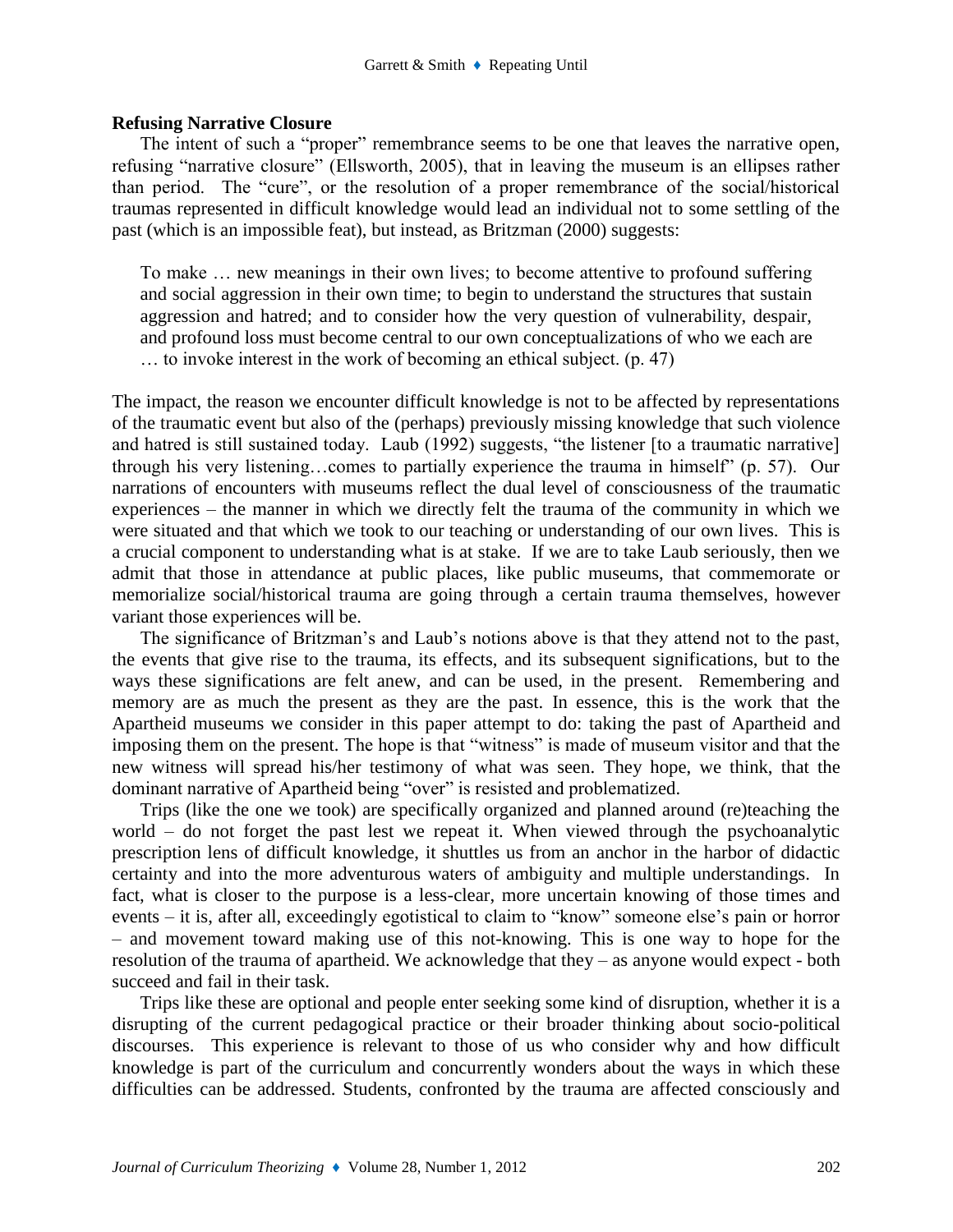unconsciously by the experiences their teacher provides. As for us, we are subjects in the world concerned with pedagogy and curriculum that invites individuals to act in ways that combat hatred and injustice. In this sense, the museums became spaces of pedagogical instruction for us. Specifically, they teach us that there are social and personal components of a "proper" remembrance. After all, the history of Apartheid, like other traumas presented in school, is not (in most senses, anyway) "our" history. Complications of difficult knowledge are encountered when other peoples' suffering is displayed and represented in curricula – whether in the classroom or museum – so that a student/visitor is positioned as having something to learn, not only *about* but *from* this suffering. The social knowledge of the systems and structures that sustain violence is one part of the pedagogical trouble.

Another part of the struggle is that by teaching of the past and offering an ending to the story, we dissuade people from coming to terms with their position within a system that perpetuates similar inequity and injustice. They are likely to signify these experiences within a framework of a linear notion of history that gives rise to a narrative confining the problem to the past and celebrating the victory as complete. Each of these is resting in the unconscious of the American people as we continue to deal with our own very real and very present problems of race and violence. The problem is that "we" see the problems as both "theirs" and "done with". Despite the attempts of museums and pedagogues to provoke the sense of not-knowing, the challenges to accomplish this are quite steep and simultaneously, we think, worth pursuing.

# **Conclusion**

Trauma is something we share as people in the world. We all experience the traumatic break from loved ones, the trauma of the inadequacy of language, and that of the irreducible vulnerability we face daily. Traumatic events, as Lacan (1978) defines them, are traumatic because they cannot be signified or made sense of. The repetition of the event through fantasy, dreams, film, discussion and museum exhibition are then theorized as attempts to, as we learn from Zizek above, remember properly.

Consider the museums in this paper. They are seemingly the containers of trauma or difficult knowledge, yet they are not and cannot be. Rather, they contain the repetitions of the trauma. Their design and engagement is rooted in both what comes before and the hope of something to come later. Our encounter with Apartheid speaks directly to some effort to experience and make sense of this particular trauma but the draw comes largely from the more direct experience with our own traumatic racial history and how this meaning is made and remade in encounter with the past as well as local personal and social encounter in the every-day. In other words, we are destined to speak our positions within the symbolic field (Lacan, 2006). In encounters with representations of social trauma our positions are not simply those intended by the museum curator and designer. If they were, and all visitors were made "witness", we could make a conjecture that systemic violence would be on the decline. However, the positions we speak are those we carry with us from childhood, from our initiation into language, and also through the big Other discourses that dictate our semblances of normalcy and common national narrative. Our work as education researchers and teacher educators hinges on being able to allow individuals some modicum of understanding regarding ways to identify these positions, how they speak us, and alternative positions that we could seek to occupy (although it is never possible to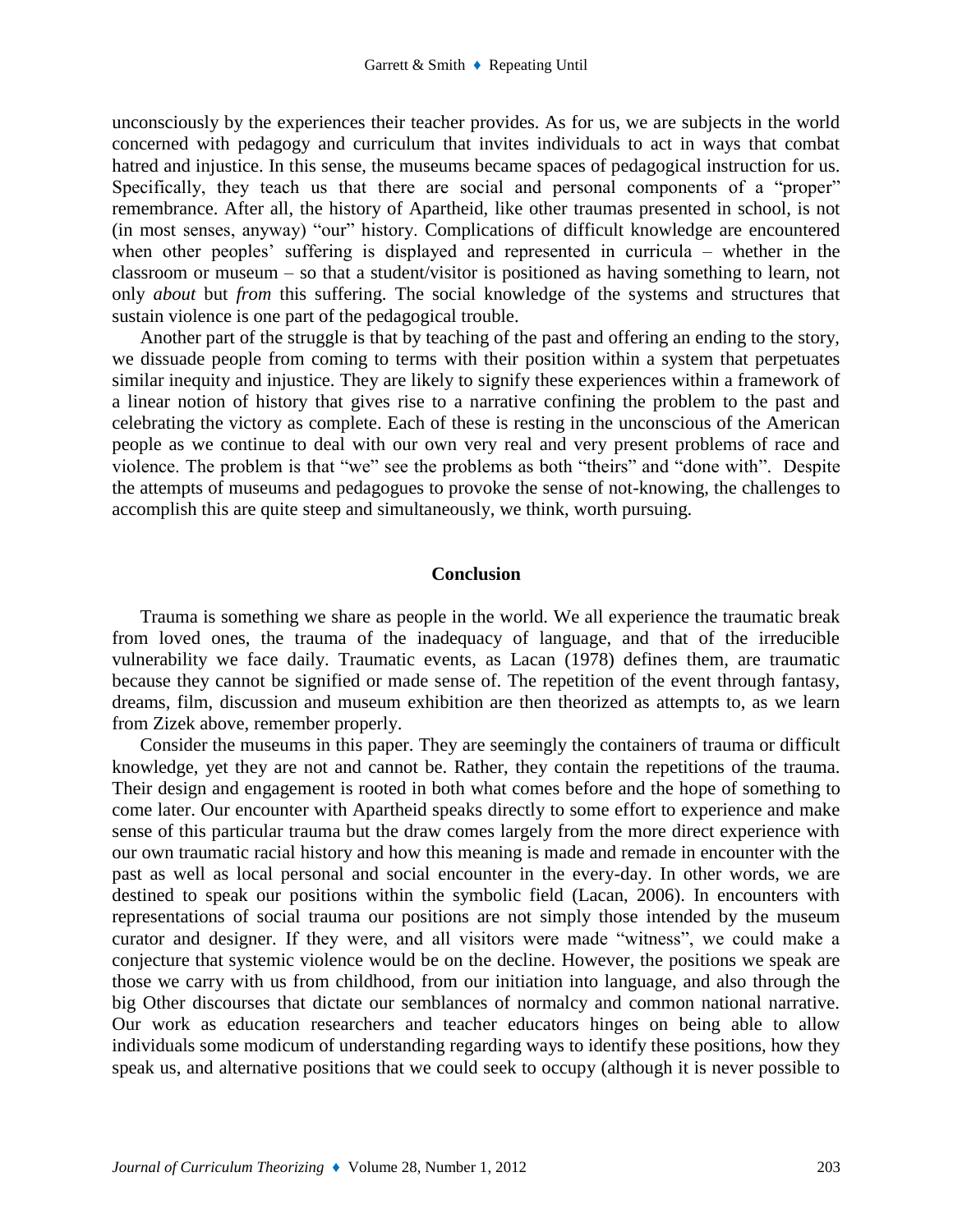simply choose our positionality). We contend that disruptive pedagogical practices such as those fostered in the museums we describe in this paper help work toward those ends.

An ethic of humanism and a belief that history is taught to avoid past mistakes means that students in schools regularly encounter difficult knowledge. While the student may not invite it, teachers, particularly in the social sciences, engage this in their classrooms. But if we are to take the lessons of psychoanalytic theory seriously, then we should acknowledge, as Philips (2004) does, that "the lesson of history is that history is not a lesson" (p. 791). The museums we discuss in this paper seem to understand this, and challenge our senses of space as a tool of pedagogy and the role of the intentional disruption. Rather than attempting stability, these museums accept the absence of that stability and follow this trajectory. Teachers can do the same. Rather than making meaning "for", these museums propose and increased encounter with artifacts and tales that require meaning "production" individually with the knowledge that individuals bring themselves into the moment. The museums also speak largely to the sense of remembering properly in encounters with difficult knowledge or any element of history. The very space for the encounter with knowledge pushes the limits and expands the boundaries of proper remembrance.

#### **References**

- Bhabha, H. K. (1994). *The location of culture*. New York: Routledge.
- Bennett, T. (1995). *The birth of the museum: History, theory, politics*. New York: Routledge.
- Britzman, D. P. (1998). *Lost subjects, contested objects: Toward a psychoanalytic inquiry of learning*. Albany: State University of New York Press.
- Britzman, D. P. (2000). If the story cannot end: Deferred action, ambivalence, and difficult knowledge. In R. I. Simon & S. Rosenberg (Eds.), *Between hope and despair: The pedagogical encounter of historical remembrance,* (pp. 27-58)*.* Lanham, MD: Rowman & Littlefield Publishers.
- Britzman, D. P. (2003). *After education: Anna Freud, Melanie Klein, and psychoanalytic histories of learning*. Albany, NY: SUNY Press.
- Britzman, D. P. (2009). *The very thought of education: Psychoanalysis and the impossible professions*. Albany, NY: SUNY Press.
- Casemore, B. (2008). *The autobiographical demand of place: Curriculum inquiry in the American south*. New York: Peter Lang.
- Cesaire, A. (1972). *Discourse on colonialism*. Trans. Joan Pinkham. New York: Monthly Review Press.
- Chakrabarty, D. (1995). Postcoloniality and the artifice of history. In B. Ashcroft, G. Griffiths, & H. Tiffin (Eds.), *The post-colonial studies reader,* (pp. 383-388). New York: Routledge.
- Duara, P. (1995). *Rescuing history from the nation: Questioning narratives of modern China*. Chicago, IL: University of Chicago Press.
- Ellsworth, E. (1997). *Teaching positions: Difference, pedagogy, and the power of address*. New York: Teachers College Press.
- Ellsworth, E. (2005). *Places of learning: Media, architecture, pedagogy*. New York & London: Routledge Falmer.
- Farley, L. (2009). Radical hope: Or, the problem of uncertainty in history education. *Curriculum Inquiry, 39*(4), 537-554.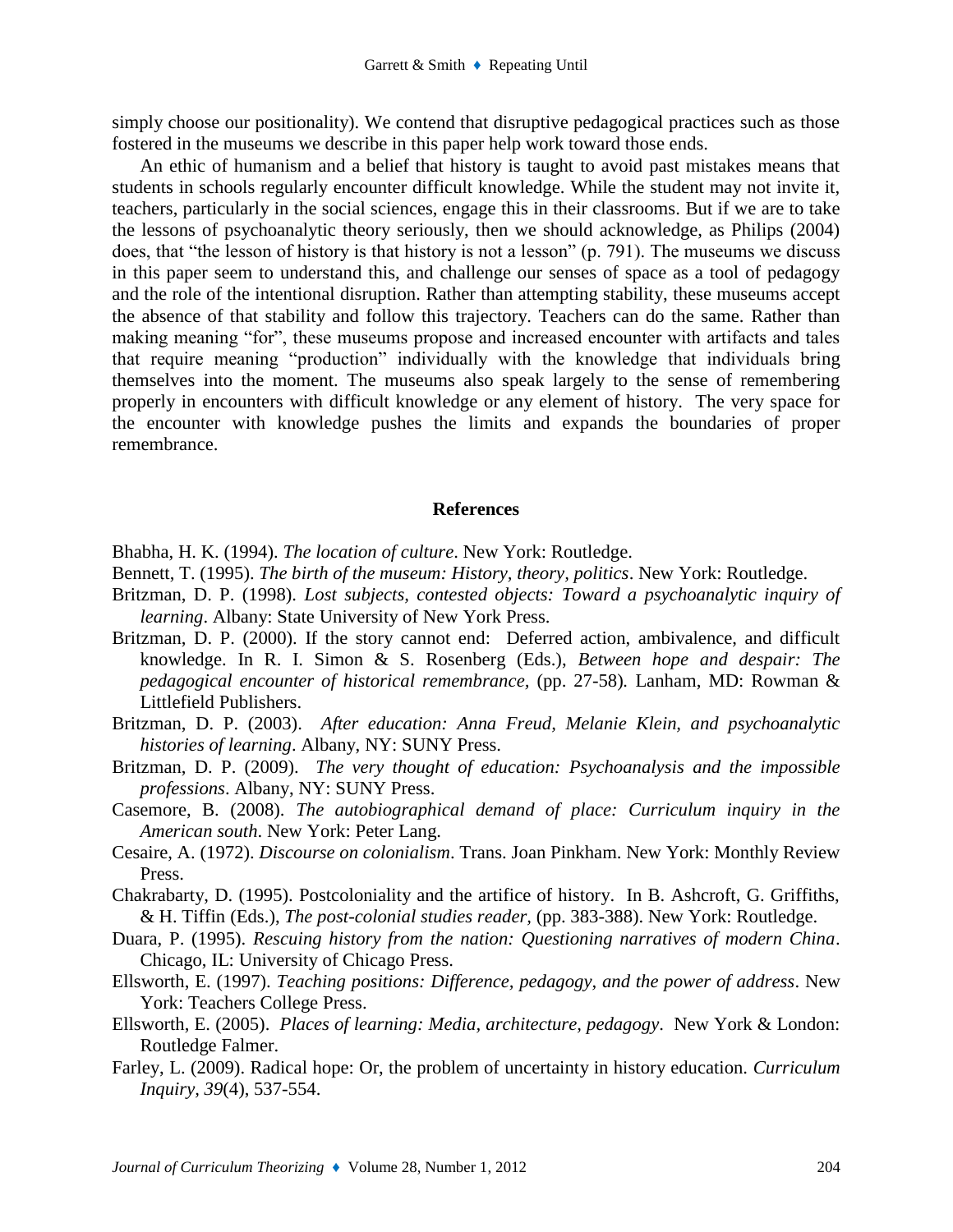- Felman, S & Laub, D. (1992). *Testimony: Crises of witnessing in literature, psychoanalysis, and history*. New York: Routledge.
- Findley, L. (2006). Noero Wolff Architects commemorates the struggle against apartheid at the Red Location Museum in South Africa. *Architectural Record, 194*(3), 98.
- Handler, R. (1993). An anthropological definition of the museum and its purpose. *Museum Anthropology, 17*(1), 33-36.
- Jordan, Z. P. (2008). *Budget vote speech* (Speech). Cape Town: Parliament.
- Kincheloe, J. L. & Pinar, W.F. (1991). Introduction. In J.L. Kincheloe & W.F. Pinar (Eds.), *Curriculum as social psychoanalysis: The significance of place.* Albany, NY: State University of New York Press.
- Kitchens, J. (2009). Situated pedagogy and the Situationist International: Countering a pedagogy of placelessness. *Educational Studies, 45*(3), 240-261.
- Lacan, J. (1978). *The four fundamental concepts of psychoanalysis: The seminar of Jacques Lacan book XI* (A. Sheridan, trans.). New York: W. W. Norton & Company.
- Lacan, J. (1988). *Freud's papers on technique: The seminar of Jacques Lacan Book I* (J. Forrester, Trans.). New York: W.W. Norton & Company.
- Lacan, J. (2006). *Ecrits: The first complete edition in English.* (B. Fink, Trans.) New York: W.W. Norton & Company.
- Lacan, J. (2007). *The other side of psychoanalysis: The seminar of Jacques Lacan Book XVII* (R. Grigg, Trans.). New York: W.W. Norton and Company.
- Laub, D. (1992). Bearing witness, or the vicissitudes of listening. In Felman, S. & Laub, D. (Eds.), *Testimony: Crises of witnessing in literature, psychoanalysis, and history* (pp. 57-74). New York: Routledge.
- Lavine, S. D. & Karp, I. (1991). *Exhibiting culture.* Washington: Smithsonian Institution Press.
- Matthews, S. (2009). Hitler's car as curriculum text: Reading adolescents reading history. *Journal of the Canadian Association for Curriculum Studies*. *7*(20), 49-85.
- Meskell, L. & Scheermeyer, C. (2008). Heritage as therapy. *Journal of Material Culture, 13*(2), 153-173.
- Red Location Museum (2006). *Red Location Museum Home*. Retrieved from http://www.freewebs.com/redlocationmuseum/index.htm
- Philips, A. (2004). Psychoanalysis as education. *Psychoanalytic Review, 91(6),* 779-798
- Pinar, W. F. (2004). *What is curriculum theory*? Mahwah, NJ: Lawrence Erlbaum Associates, Inc.
- Pitt, A. (2003). *The play of the personal: Psychoanalytic narratives of feminist education*. New York: Peter Lang.
- Pitt, A. & Britzman, D. P. (2003). Speculations on qualities of difficult knowledge in teaching and learning: an experiment in psychoanalytic research. *International Journal of Qualitative Studies in Education, 16*(6), 755-776.
- Salverson, J. (2000). Anxiety and contact in attending to a play about land mines. In R. I. Simon, C. Eppert & S. Rosenberg (Eds.), *Between hope and despair: Pedagogy and the remembrance of historical trauma* (pp. 59-74). Lanham, MD: Roman and Littlefield Publishers, Inc.
- Salvio, P. (2009). Uncanny exposure: A study of the wartime photojournalism of Lee Miller. *Curriculum Inquiry*, *39*(4), 521- 536.
- Simon, R.I. (2000). The paradoxical practice of zakhor: Memories of what has never been my fault of my deed. In R. I. Simon, C. Eppert & S. Rosenberg (Eds.), *Between hope and*